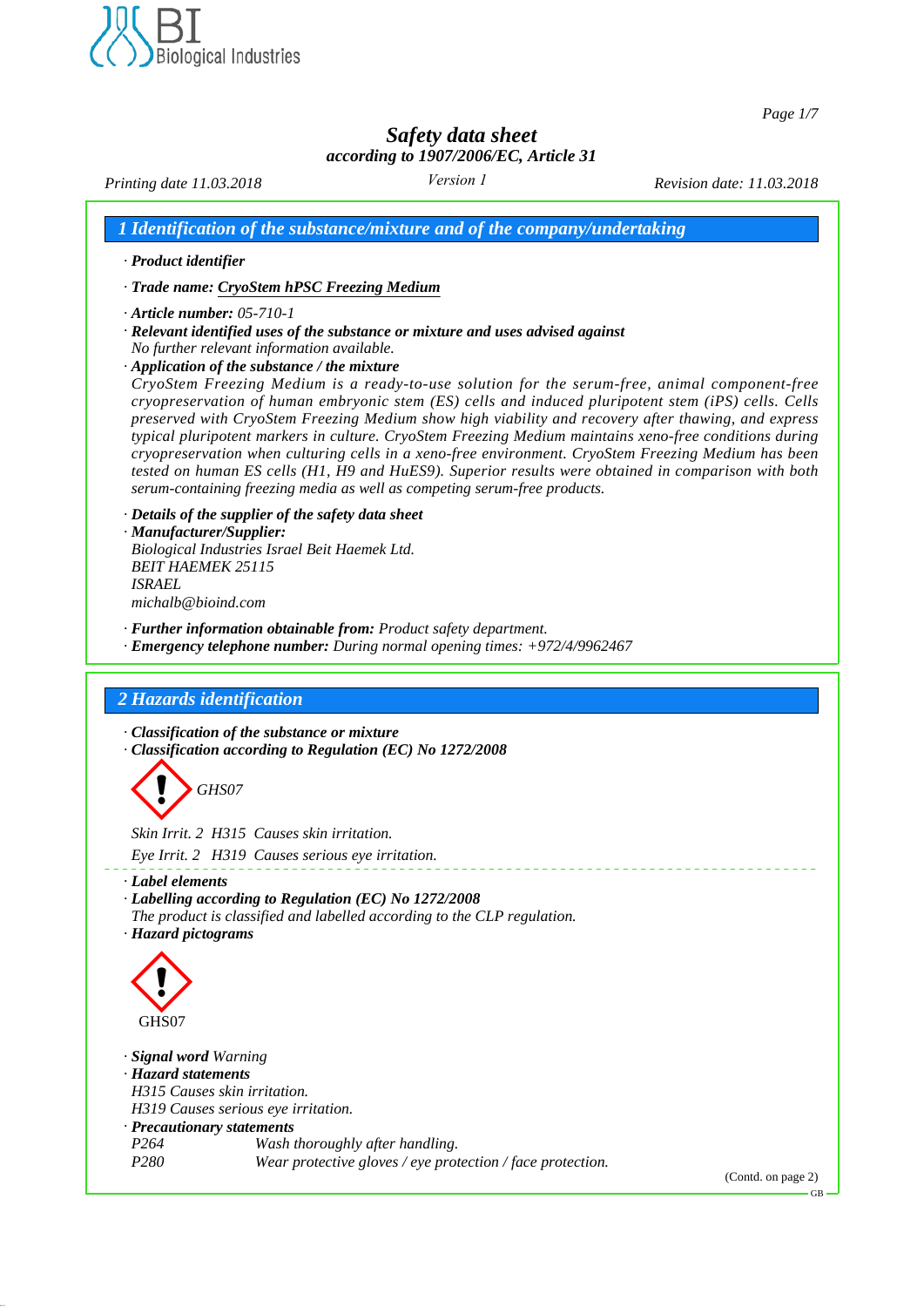

*Page 2/7*

## *Safety data sheet according to 1907/2006/EC, Article 31*

*Version 1*

*Printing date 11.03.2018 Revision date: 11.03.2018 Trade name: CryoStem hPSC Freezing Medium* (Contd. of page 1) *P305+P351+P338 IF IN EYES: Rinse cautiously with water for several minutes. Remove contact lenses, if present and easy to do. Continue rinsing. P321 Specific treatment (see on this label). P332+P313 If skin irritation occurs: Get medical advice/attention. P337+P313 If eye irritation persists: Get medical advice/attention. · Other hazards · Results of PBT and vPvB assessment · PBT: Not applicable. · vPvB: Not applicable. 3 Composition/information on ingredients · Chemical characterisation: Mixtures · Description: Mixture of substances listed below with nonhazardous additions. · Dangerous components: CAS: 67-68-5 dimethyl sulfoxide <15%*

*EINECS: 200-664-3* d~ *Skin Irrit. 2, H315; Eye Irrit. 2, H319; Expl. 1.5, H205*

*· Additional information: For the wording of the listed hazard phrases refer to section 16.*

### *4 First aid measures*

*· Description of first aid measures*

- *· After inhalation: Supply fresh air; consult doctor in case of complaints.*
- *· After skin contact: Generally the product does not irritate the skin.*
- *· After eye contact: Rinse opened eye for several minutes under running water.*
- *· After swallowing: If symptoms persist consult doctor.*
- *· Information for doctor:*
- *· Most important symptoms and effects, both acute and delayed No further relevant information available.*
- *· Indication of any immediate medical attention and special treatment needed*

*No further relevant information available.*

#### *5 Firefighting measures*

- *· Extinguishing media*
- *· Suitable extinguishing agents:*
- *CO2, powder or water spray. Fight larger fires with water spray or alcohol resistant foam.*
- *· Special hazards arising from the substance or mixture No further relevant information available.*
- *· Advice for firefighters*
- *· Protective equipment: No special measures required.*

## *6 Accidental release measures*

- *· Personal precautions, protective equipment and emergency procedures Avoid formation of dust.*
- *· Environmental precautions: Do not allow to enter sewers/ surface or ground water.*
- *· Methods and material for containment and cleaning up: No special measures required.*
- *· Reference to other sections*
- *See Section 7 for information on safe handling.*

*See Section 8 for information on personal protection equipment.*

(Contd. on page 3)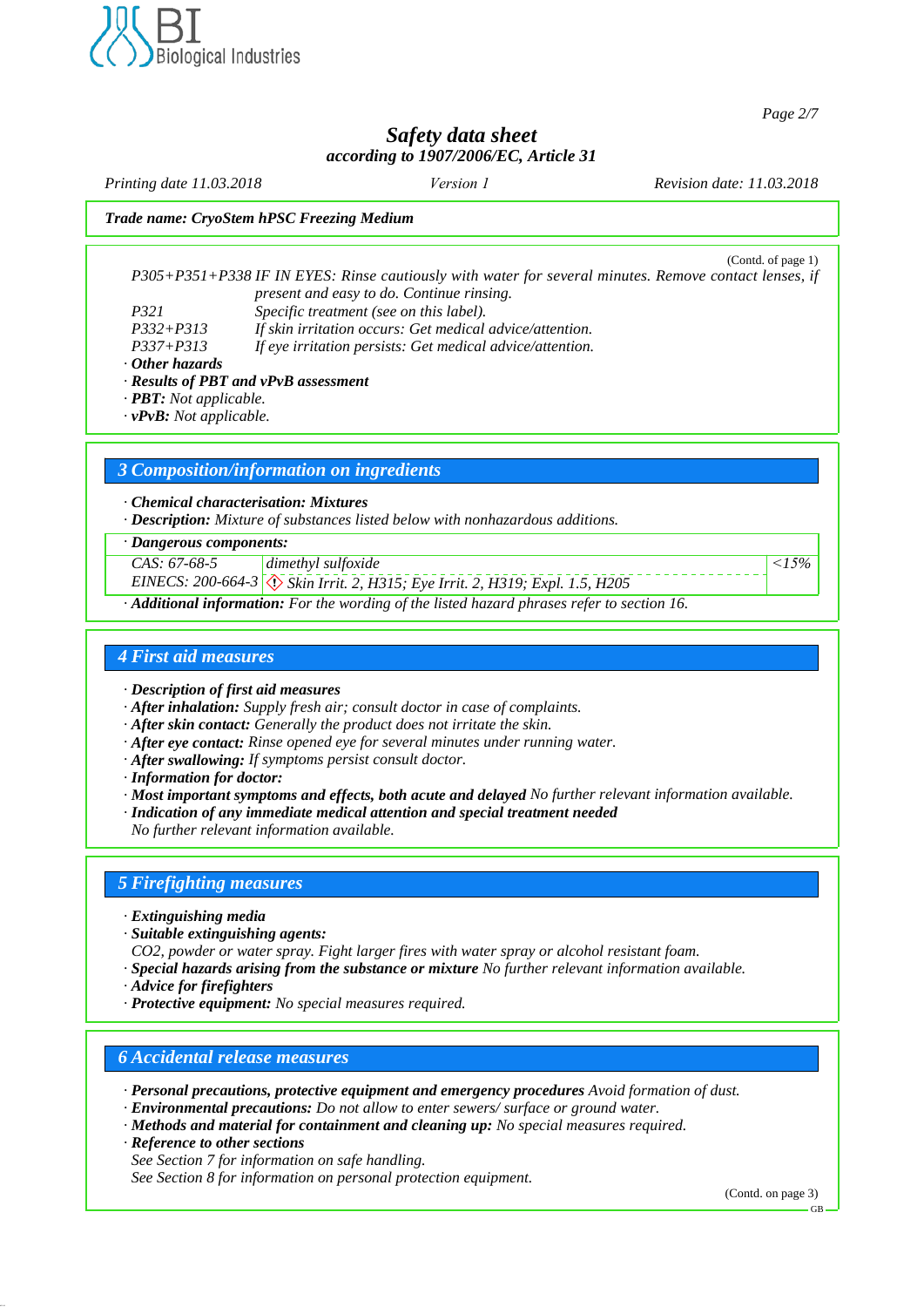

*Page 3/7*

(Contd. of page 2)

*Safety data sheet according to 1907/2006/EC, Article 31*

*Version 1*

*Printing date 11.03.2018 Revision date: 11.03.2018*

#### *Trade name: CryoStem hPSC Freezing Medium*

*See Section 13 for disposal information.*

### *7 Handling and storage*

#### *· Handling:*

- *· Precautions for safe handling Prevent formation of dust.*
- *· Information about fire and explosion protection: No special measures required.*
- *· Conditions for safe storage, including any incompatibilities*
- *· Storage:*
- *· Requirements to be met by storerooms and receptacles: 2-8*℃
- *· Information about storage in one common storage facility: Not required*
- *· Further information about storage conditions: Not required*
- *· Specific end use(s) No further relevant information available.*

*8 Exposure controls/personal protection*

- *· Additional information about design of technical facilities: No further data; see item 7.*
- *· Control parameters*
- *· Ingredients with limit values that require monitoring at the workplace:*

*The product does not contain any relevant quantities of materials with critical values that have to be monitored at the workplace.*

*· Additional information: The lists valid during the making were used as basis.*

- *· Exposure controls*
- *· Personal protective equipment:*
- *· General protective and hygienic measures: Wash hands before breaks and at the end of work.*
- *· Respiratory protection:*

*In case of brief exposure or low pollution use respiratory filter device. In case of intensive or longer exposure use self-contained respiratory protective device.*

*· Protection of hands:*

*The glove material has to be impermeable and ressistante to the product/substace/preperation*

*Due to missing tests no recommendation to the glove material can be given for the product/ the preparation/ the chemical mixture.*

*Selection of the glove material on consideration of the penetration times, rates of diffusion and the degradation*

*· Material of gloves*

*The selection of the suitable gloves does not only depend on the material, but also on further marks of quality and varies from manufacturer to manufacturer. As the product is a preparation of several substances, the resistance of the glove material can not be calculated in advance and has therefore to be checked prior to the application.*

*· Penetration time of glove material*

*The exact break through time has to be found out by the manufacturer of the protective gloves and has to be observed.*

*· Eye protection: Not required.*

(Contd. on page 4)

 $\alpha$ B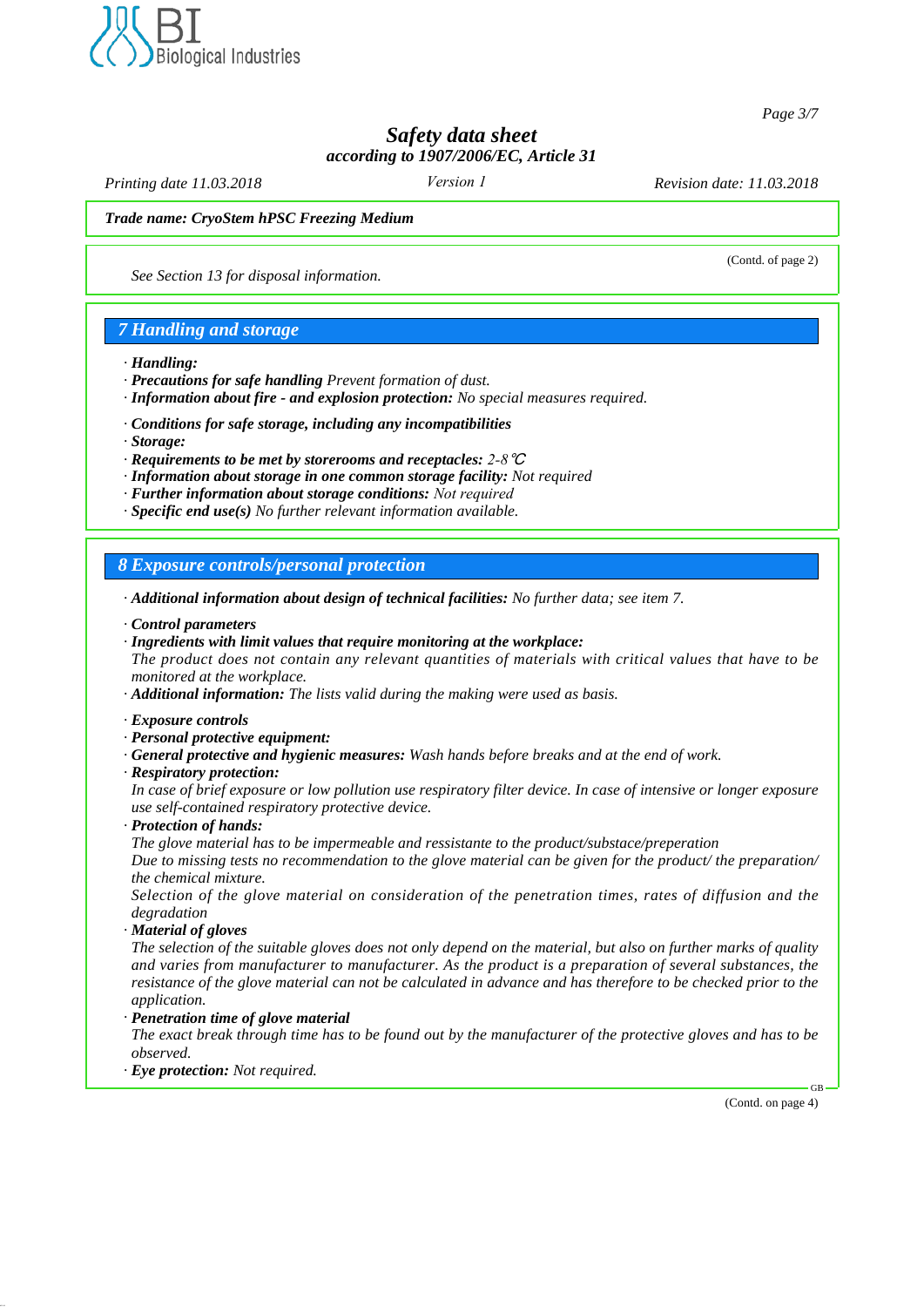

*Page 4/7*

(Contd. of page 3)

# *Safety data sheet according to 1907/2006/EC, Article 31*

*Version 1*

*Printing date 11.03.2018 Revision date: 11.03.2018*

*Trade name: CryoStem hPSC Freezing Medium*

| <b>9 Physical and chemical properties</b>               |                                               |
|---------------------------------------------------------|-----------------------------------------------|
| · Information on basic physical and chemical properties |                                               |
| <b>General Information</b>                              |                                               |
| $\cdot$ Appearance:                                     |                                               |
| Form:                                                   | Liquid                                        |
| Colour:                                                 | Light red                                     |
| $\cdot$ Odour:                                          | Characteristic                                |
| · Odour threshold:                                      | Not determined.                               |
| $\cdot$ pH-value:                                       | Not applicable.                               |
| Change in condition                                     |                                               |
| Melting point/freezing point:                           | Undetermined.                                 |
| Initial boiling point and boiling range: $100 °C$       |                                               |
| · Flash point:                                          | 89 °C                                         |
| · Flammability (solid, gas):                            | Not applicable.                               |
| · Ignition temperature:                                 | 270 °C                                        |
| · Decomposition temperature:                            | Not determined.                               |
| · Auto-ignition temperature:                            | Product is not selfigniting.                  |
| · Explosive properties:                                 | Product does not present an explosion hazard. |
| · Explosion limits:                                     |                                               |
| Lower:                                                  | 1.8 Vol $\%$                                  |
| <b>Upper:</b>                                           | 63 Vol %                                      |
| $\cdot$ Vapour pressure at 20 $\textdegree$ C:          | $23$ $hPa$                                    |
| $\cdot$ Density:                                        | Not determined.                               |
| · Relative density                                      | Not determined.                               |
| · Vapour density                                        | Not determined.                               |
| $\cdot$ Evaporation rate                                | Not determined.                               |
| · Solubility in / Miscibility with                      |                                               |
| water:                                                  | Fully miscible.                               |
| · Partition coefficient: n-octanol/water:               | Not determined.                               |
| · Viscosity:                                            |                                               |
| Dynamic:                                                | Not determined.                               |
| Kinematic:                                              | Not determined.                               |
| · Solvent content:                                      |                                               |
| Organic solvents:                                       | <15%                                          |
| Water:                                                  | >88%                                          |
| $VOC$ (EC)                                              | $15\%$                                        |
| <b>Solids content:</b>                                  | $1.5\%$                                       |
| $\cdot$ Other information                               | No further relevant information available.    |

# *10 Stability and reactivity*

*· Reactivity No further relevant information available.*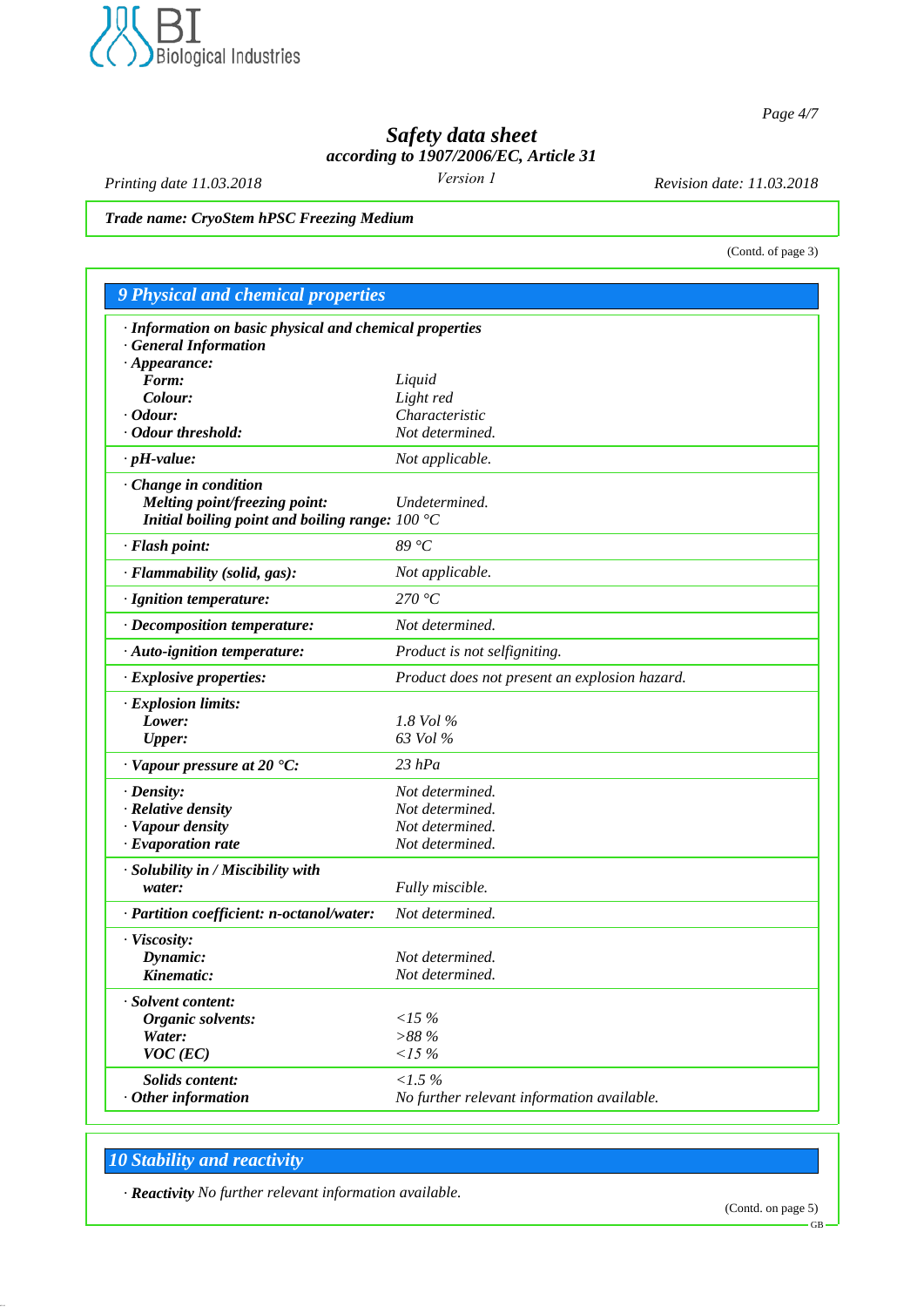

*Page 5/7*

(Contd. of page 4)

## *Safety data sheet according to 1907/2006/EC, Article 31*

*Version 1*

*Printing date 11.03.2018 Revision date: 11.03.2018*

#### *Trade name: CryoStem hPSC Freezing Medium*

*· Chemical stability*

- *· Thermal decomposition / conditions to be avoided: No decomposition if used according to specifications.*
- *· Possibility of hazardous reactions No dangerous reactions known.*
- *· Conditions to avoid No further relevant information available.*
- *· Incompatible materials: No further relevant information available.*
- *· Hazardous decomposition products: No dangerous decomposition products known.*

### *11 Toxicological information*

- *· Information on toxicological effects*
- *· Acute toxicity Based on available data, the classification criteria are not met.*
- *· Primary irritant effect:*
- *· Skin corrosion/irritation*
- *Causes skin irritation.*
- *· Serious eye damage/irritation*
- *Causes serious eye irritation.*
- *· Respiratory or skin sensitisation Based on available data, the classification criteria are not met.*
- *· CMR effects (carcinogenity, mutagenicity and toxicity for reproduction)*
- *· Germ cell mutagenicity Based on available data, the classification criteria are not met.*
- *· Carcinogenicity Based on available data, the classification criteria are not met.*
- *· Reproductive toxicity Based on available data, the classification criteria are not met.*
- *· STOT-single exposure Based on available data, the classification criteria are not met.*
- *· STOT-repeated exposure Based on available data, the classification criteria are not met.*
- *· Aspiration hazard Based on available data, the classification criteria are not met.*

## *12 Ecological information*

- *· Toxicity*
- *· Aquatic toxicity: No further relevant information available.*
- *· Persistence and degradability No further relevant information available.*
- *· Behaviour in environmental systems:*
- *· Bioaccumulative potential No further relevant information available.*
- *· Mobility in soil No further relevant information available.*
- *· Additional ecological information:*
- *· General notes:*

*Water hazard class 1 (German Regulation) (Self-assessment): slightly hazardous for water Do not allow undiluted product or large quantities of it to reach ground water, water course or sewage system.*

- *· Results of PBT and vPvB assessment*
- *· PBT: Not applicable.*
- *· vPvB: Not applicable.*
- *· Other adverse effects No further relevant information available.*

## *13 Disposal considerations*

- *· Waste treatment methods*
- *· Recommendation*

*Must not be disposed together with household garbage. Do not allow product to reach sewage system.*

(Contd. on page 6)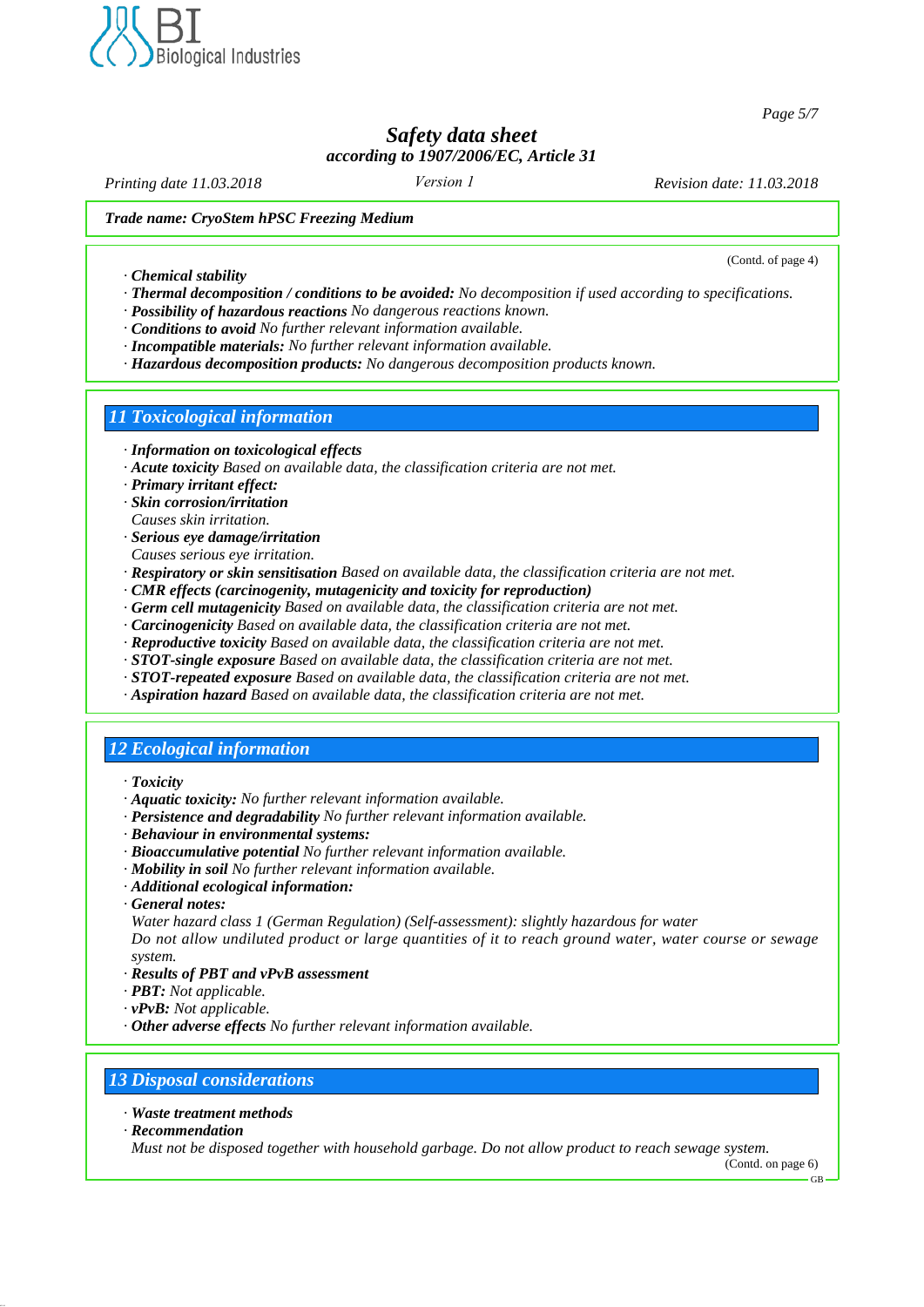

*Page 6/7*

(Contd. of page 5)

# *Safety data sheet*

*according to 1907/2006/EC, Article 31*

*Version 1*

*Printing date 11.03.2018 Revision date: 11.03.2018*

*Trade name: CryoStem hPSC Freezing Medium*

*· Uncleaned packaging:*

*· Recommendation: Disposal must be made according to official regulations.*

| <b>14 Transport information</b>                     |                 |  |
|-----------------------------------------------------|-----------------|--|
| · <b><i>UN-Number</i></b><br>ADR, IMDG, IATA        |                 |  |
|                                                     | not regulated   |  |
| $\cdot$ UN proper shipping name<br>ADR, IMDG, IATA  | not regulated   |  |
| $\cdot$ Transport hazard class(es)                  |                 |  |
| · ADR, IMDG, IATA                                   |                 |  |
| · Class                                             | not regulated   |  |
| · Packing group                                     |                 |  |
| · ADR, IMDG, IATA                                   | not regulated   |  |
| · Environmental hazards:                            | Not applicable. |  |
| $\cdot$ Special precautions for user                | Not applicable. |  |
| · Transport in bulk according to Annex II of Marpol |                 |  |
| and the IBC Code                                    | Not applicable. |  |
| · UN "Model Regulation":                            | not regulated   |  |

## *15 Regulatory information*

*· Safety, health and environmental regulations/legislation specific for the substance or mixture*

*· Directive 2012/18/EU*

*· Named dangerous substances - ANNEX I None of the ingredients is listed.*

- *· REGULATION (EC) No 1907/2006 ANNEX XVII Conditions of restriction: 3*
- *· Chemical safety assessment: A Chemical Safety Assessment has not been carried out.*

## *16 Other information*

*This information is based on our present knowledge. However, this shall not constitute a guarantee for any specific product features and shall not establish a legally valid contractual relationship.*

*· Relevant phrases H205 May mass explode in fire. H315 Causes skin irritation. H319 Causes serious eye irritation. · Department issuing SDS: Product safety department. · Contact: Ms. BADICHI GITLIN · Abbreviations and acronyms: ADR: Accord européen sur le transport des marchandises dangereuses par Route (European Agreement concerning the International Carriage of Dangerous Goods by Road) IMDG: International Maritime Code for Dangerous Goods*

*IATA: International Air Transport Association*

*GHS: Globally Harmonised System of Classification and Labelling of Chemicals*

*EINECS: European Inventory of Existing Commercial Chemical Substances*

(Contd. on page 7)

GB